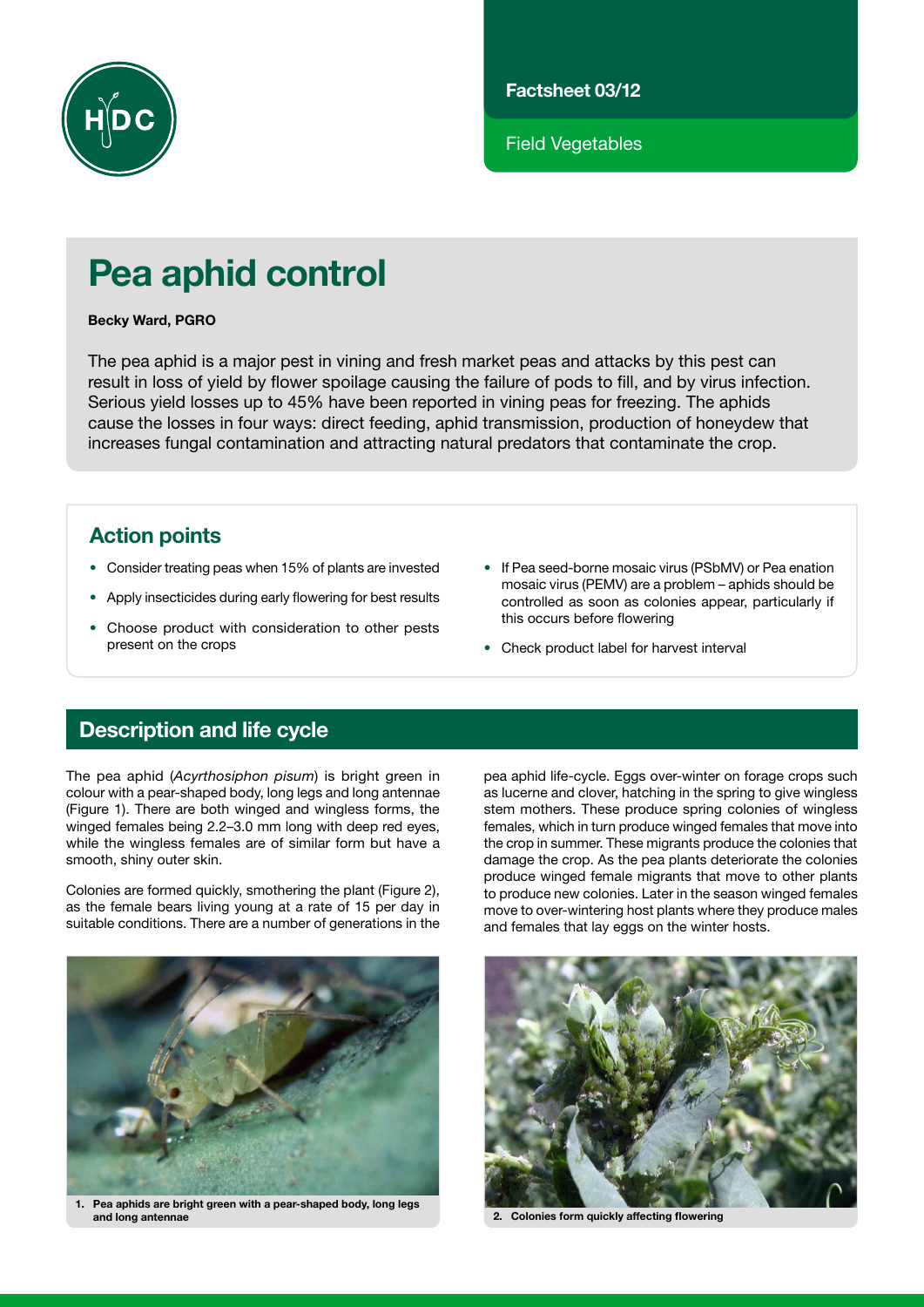#### Damage

Damage caused by pea aphids to peas occurs in several ways. Direct feeding damage and virus transmission have the greatest potential impact. Damage caused by direct feeding when colonies are increasing in size rapidly during warm, humid conditions, can impact significantly on yield by causing flower spoilage and pod abortion. Smothering colonies of aphids can result in distortion of the growing point and undersized distorted pods which often fail to fill.

Several aphid transmitted viruses, particularly pea enation mosaic virus and pea seed-borne mosaic virus, are associated with infested crops, particularly if aphids are present before the onset of flowering.



Colonies of aphids can cause the growing point of the plant to be distorted and cause the pods to becoming undersized, distorted and failing to fill

During feeding the aphids produce honeydew, a sticky secretion that provides an ideal medium for colonisation by saprophytic fungi, and *Botrytis cinerea* infection can occur if the weather conditions are wet and favourable for the fungus. It can also lead to increased costs through the necessity of more frequent washing down of vining machinery during harvest.

Aphids also attract predators, particularly hoverflies (*Syrphidae*), the pupa of which may become serious contaminants during the harvesting of vining peas (Figure 4).



4. Natural predators such as hoverflies are attracted by the aphids but these can become serious contaminants of harvested peas

#### Virus diseases

#### Pea enation mosaic virus PEMV



Pea Enation Mosaic Virus causes plant to be come yellow and mottled with distorted leaves

The presence of this disease is seldom noticed before the approach of flowering, and often not until much later. PEMV is aphid transmitted and is likely to have a greater effect on

the crop if transmitted before flowering begins. PEMV causes vein clearing and the formation of translucent spots which are apparent when infected leaves are held up to the light. Development of stipules is often retarded and they remain very narrow. Leaflets are crinkled and necrotic spots may appear. Often the tops of the plants become yellow and mottled, with distorted leaves (Figure 5). Pods may be severely malformed and fail to fill. The appearance of enations, from which the disease gets its name, indicates an advanced stage of infection. Enations are small, irregular, protruding ridges of plant tissue which are found on the undersides of leaves and on pods. Terminal growth ceases, axillary buds disappear and flower set is impaired. In severe cases yield is greatly reduced. Efficient control of aphids reduces the risk of losses.

#### Pea seed-borne mosaic virus (PSbMV)

The virus is primarily seed-borne but is transmitted by a number of aphids including the pea aphid, peach-potato aphid, black bean aphid and potato aphid. The virus becomes established after using infected seed and is transmitted by winged aphids early in the spring. Symptoms include vein-clearing, narrowing and downward rolling of leaflets and shortening of internodes (Figure 6). Pods at the upper part of the plants may be stunted and appear to have a glossy green appearance. As the peas mature inside the pod a white blistering may develop giving the peas a 'tennis-ball' marking over the seed coat. The peas may produce a white fluffy growth on the inside of the pod in reaction to the virus (Figure 7).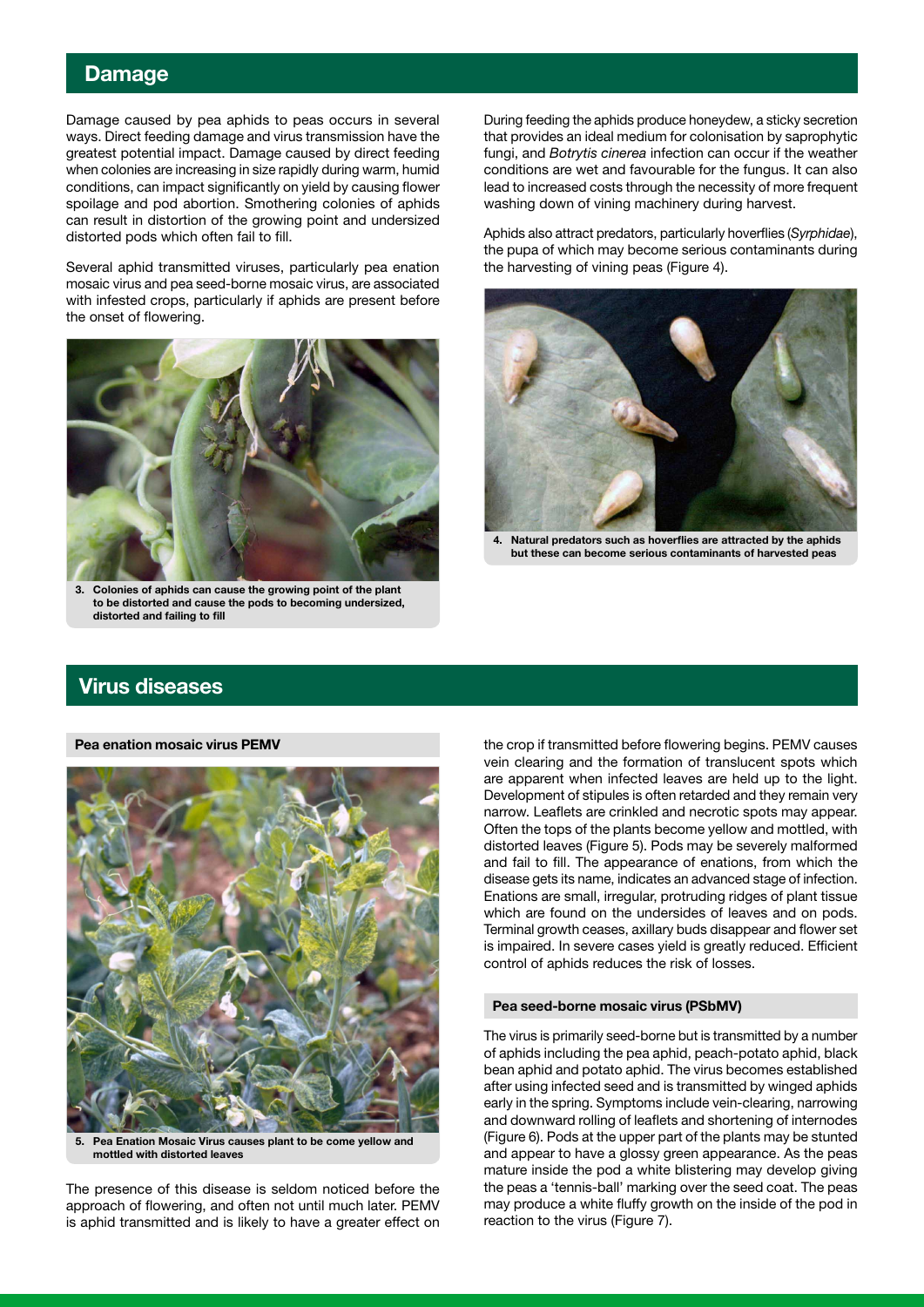



7. PSbMV causes peas to produce a white fluffy growth on the inside of the pod

The virus affects quality in vining peas and it is important to maintain disease-free seed stocks. PSbMV can be detected in seed using a lab test, although not all infected seeds give rise to infected seedlings.

## **Control**

Losses caused by aphids can be varied and considerable. If there is a light but general distribution in humid weather, or if breeding colonies are evident, then control measures are generally warranted. Peas should be treated when 15% of plants are infested. Best responses are found when aphicides are applied during early flowering. Always check labels for harvest intervals.

The choice of product should be made with consideration of any other pests that are present at the time, such as pea midge and pea moth. Timing of application can also affect the degree of virus infection as well as yield loss. In the case of pea seed borne mosaic virus and pea enation mosaic virus, aphids should be controlled as soon as colonies appear, particularly if this occurs before flowering.

### Image copyright

Figure 2 © NDSU.

May 2012. AHDB, operating through its HDC division seeks to ensure that the information contained within this document is accurate at the time of printing. No warranty is given in respect thereof and, to the maximum extent permitted by law the Agriculture and Horticulture Development Board accepts no liability for loss, damage or injury howsoever caused (including that caused by negligence) or suffered directly or indirectly in relation to information and opinions contained in or omitted from this document.

Copyright, Agriculture and Horticulture Development Board 2012. No part of this publication may be reproduced in any material form (including by photocopy or storage in any medium by electronic means) or any copy or adaptation stored, published or distributed (by physical, electronic or other means) without the prior permission in writing of the Agriculture and Horticulture Development Board, other than by reproduction in an unmodified form for the sole purpose of use as an information resource when the Agriculture and Horticulture Development Board or the HDC is clearly acknowledged as the source, or in accordance with the provisions of the Copyright, Designs and Patents Act 1988. All rights reserved.

HDC is a division of the Agriculture and Horticulture Development Board (AHDB).





Development Company

Stoneleigh Park Kenilworth **Warwickshire** CV8 2TL

T: 024 7669 2051 E: hdc@hdc.ahdb.org.uk

www.hdc.org.uk